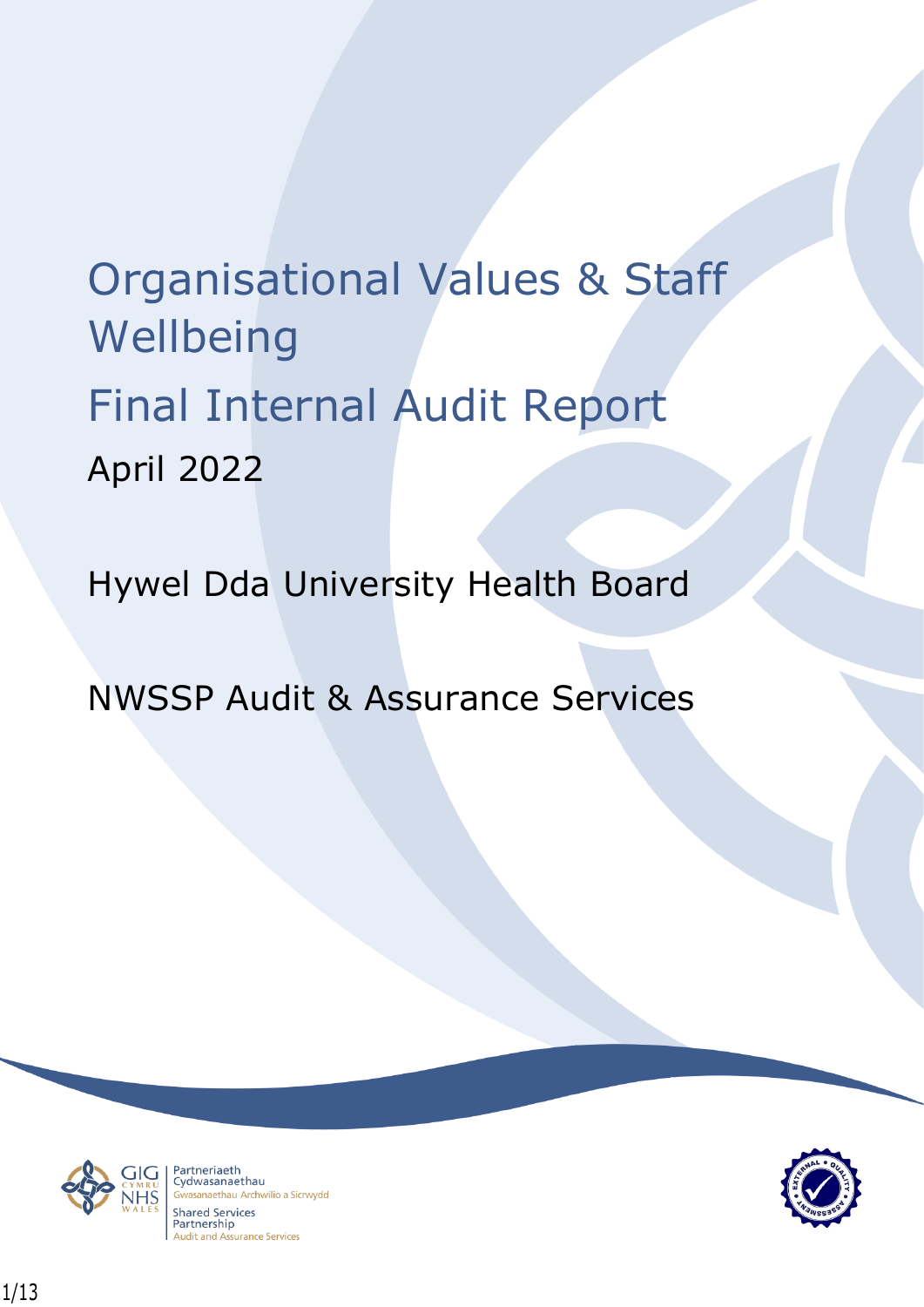# **Contents**

| Review reference:             | HDUHB-2122-32                                                         |
|-------------------------------|-----------------------------------------------------------------------|
| Report status:                | Final                                                                 |
| Fieldwork commencement:       | 14 February 2022                                                      |
| Fieldwork completion:         | 15 March 2022                                                         |
| Draft report issued:          | 1 April 2022                                                          |
| Management response received: | 5 April 2022                                                          |
| Final report issued:          | 5 April 2022                                                          |
| Auditors:                     | Laura Jane Leavesley, Principal Auditor                               |
| Executive sign-off:           | Lisa Gostling, Director of Workforce & OD                             |
| Distribution:                 | Christine Davies, Assistant Director of Organisational<br>Development |
|                               | Robert Blake, Head of Culture and Workforce Experience                |
| Committee:                    | Audit & Risk Assurance Committee                                      |



Audit and Assurance Services conform with all Public Sector Internal Audit Standards as validated through the external quality assessment undertaken by the Institute of Internal Auditors

#### Acknowledgement

NHS Wales Audit & Assurance Services would like to acknowledge the time and co-operation given by management and staff during the course of this review.

#### Disclaimer notice - please note

This audit report has been prepared for internal use only. Audit & Assurance Services reports are prepared, in accordance with the Service Strategy and Terms of Reference, approved by the Audit Committee.

Audit reports are prepared by the staff of the NHS Wales Shared Services Partnership – Audit and Assurance Services and addressed to Independent Members or officers including those designated as Accountable Officer. They are prepared for the sole use of Hywel Dda University Health Board and no responsibility is taken by the Audit and Assurance Services Internal Auditors to any director or officer in their individual capacity, or to any third party.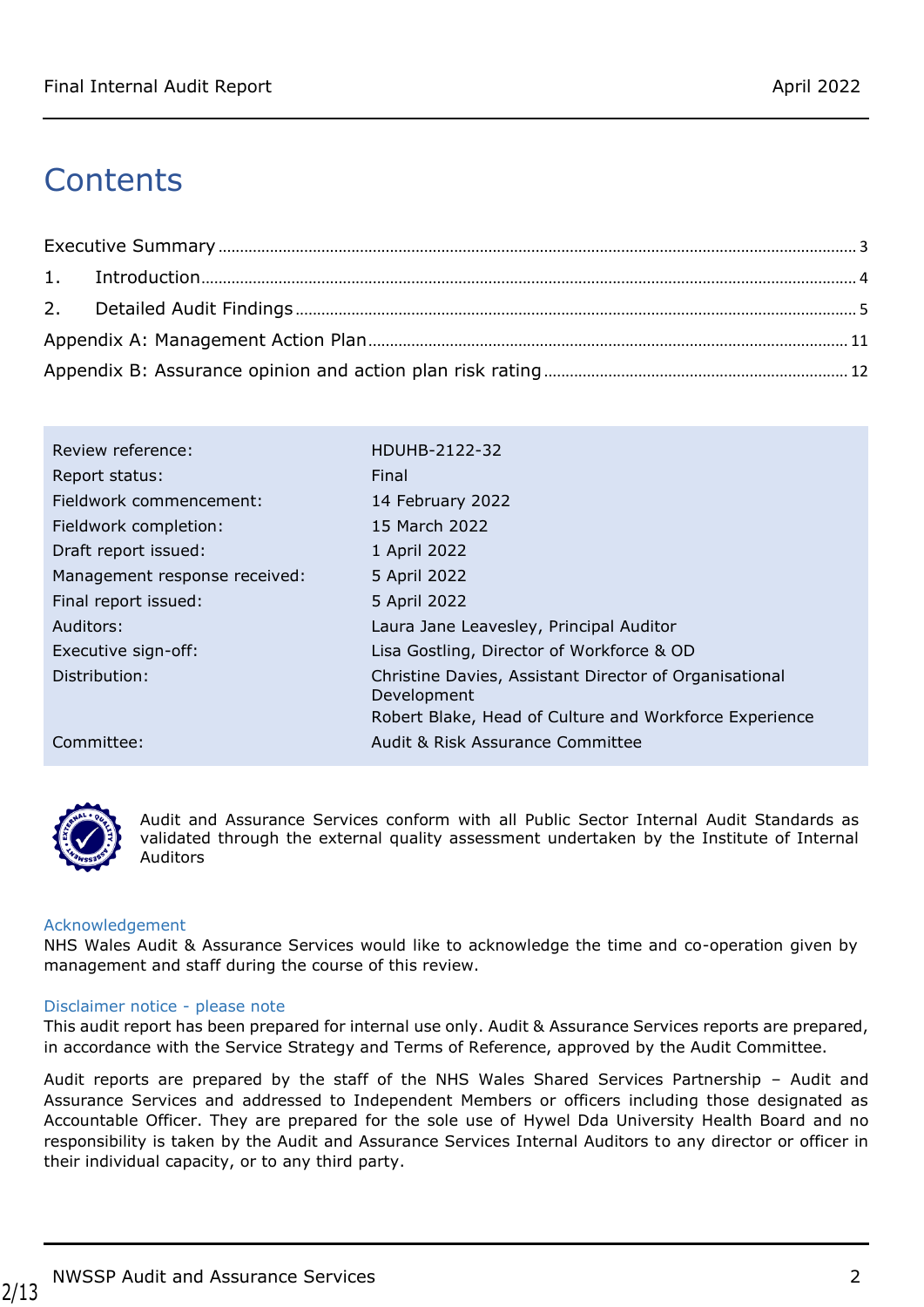# <span id="page-2-0"></span>Executive Summary

#### **Purpose**

The purpose of the review was to establish whether appropriate arrangements are in place for the monitoring and continued review and implementation of the Organisational Values and Behaviours Framework and to evaluate adequacy of assessment and response to Staff Wellbeing levels.

#### **Overview**

We have identified no significant issues for reporting in our review.

We identified one low priority matter arising relating to promotion of the Health Board values via the staff intranet and internet - further details are provided in Appendix A.

### Report Classification Trend

n/a



nature. **Low impact** on residual risk exposure

Few matters require attention and are compliance or advisory in

### Assurance summary<sup>1</sup>

|                | Assurance objectives                                                                                                                                       | Assurance   |  |  |
|----------------|------------------------------------------------------------------------------------------------------------------------------------------------------------|-------------|--|--|
|                | Organisational Values                                                                                                                                      |             |  |  |
| $\mathbf{1}$   | The Health Board has developed a values<br>and behaviour framework                                                                                         | Substantial |  |  |
| $\overline{2}$ | The framework links<br>to<br>the<br>organisation's vision and strategic<br>objectives, and is actively promoted to<br>embed it throughout the organisation | Substantial |  |  |
| 3              | The effectiveness of the framework is<br>periodically assessed                                                                                             | Substantial |  |  |
|                | Staff Wellbeing                                                                                                                                            |             |  |  |
| 4              | The Health Board has a framework and<br>necessary governance arrangements in<br>place for managing and monitoring staff<br>wellbeing                       | Substantial |  |  |
| 5              | The Health Board has engaged with staff<br>in relation to wellbeing and acted where<br>appropriate to address identified issues<br>or gaps                 | Substantial |  |  |
| 6              | Appropriate training and resources are<br>available to support staff wellbeing                                                                             | Substantial |  |  |
|                | والمستحدث والمستحدث                                                                                                                                        |             |  |  |

| <b>Matters Arising</b> |                               | Assurance<br>Objective | Control<br>Design or<br>Operation | Recommendation<br><b>Priority</b> |
|------------------------|-------------------------------|------------------------|-----------------------------------|-----------------------------------|
|                        | Promoting Health Board Values |                        | Desian                            | Low                               |

 $1$  The objectives and associated assurance ratings are not necessarily given equal weighting when formulating the overall audit opinion.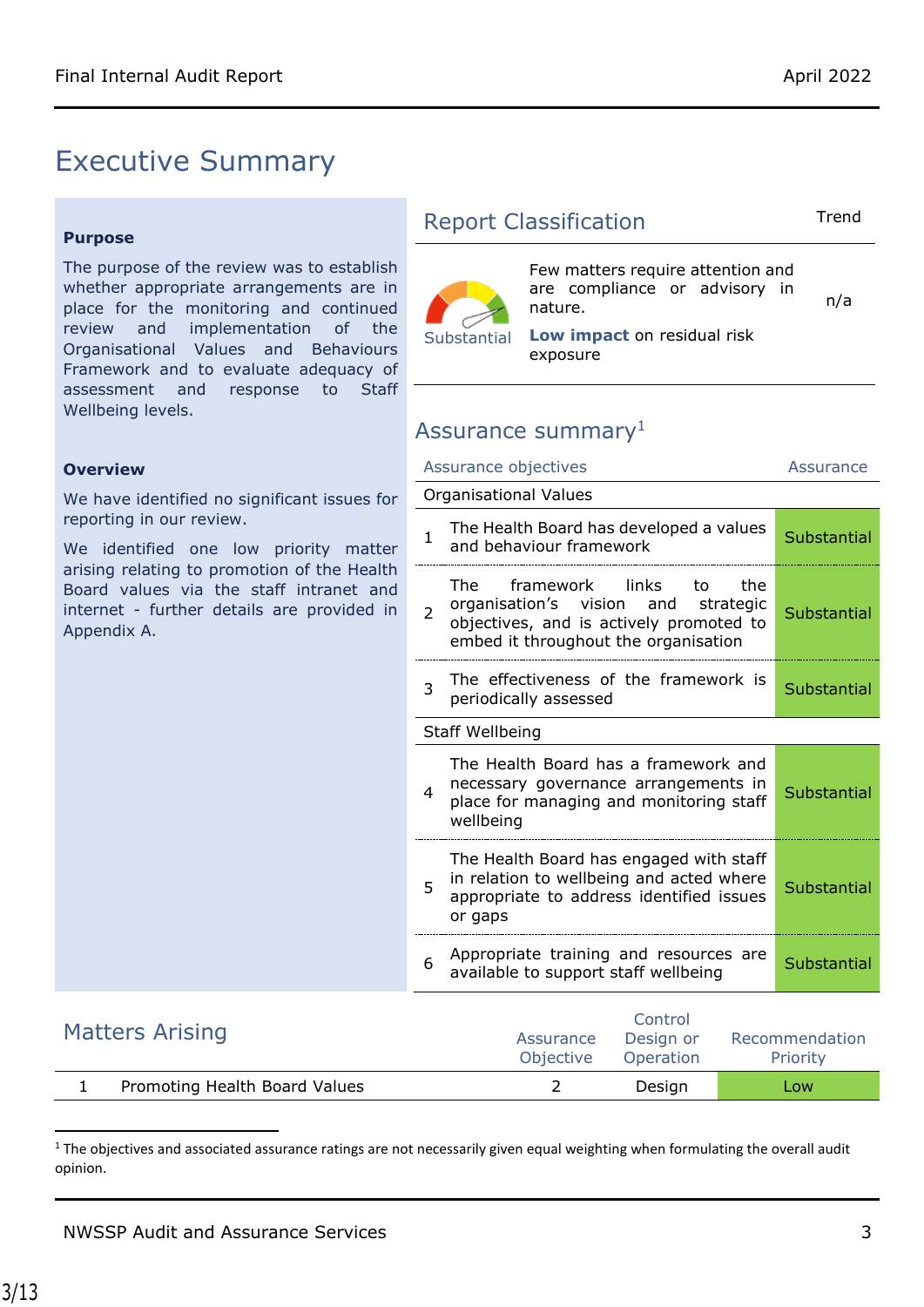# <span id="page-3-0"></span>1. Introduction

- 1.1 The Organisation Values and Staff Wellbeing review was completed in line with the 2021/22 Internal Audit Plan. The relevant lead Executive is the Director of Workforce & Organisational Development.
- 1.2 Organisational development has been augmented across 2021-2022, partially in response to COVID to extend focus on Organisational Values to tackle issues around improvement in working culture, workforce satisfaction and staff wellbeing.
- <span id="page-3-1"></span>1.3 The potential risks considered in the review are as follows:
	- Organisational values are not embedded through the organisation potentially resulting in poor decision making, resistance to change and undesirable behaviours.
	- Staff are not provided with the necessary training and resources to support their wellbeing, potentially resulting in high staff absence/turnover rates or poor-quality services delivered to patients.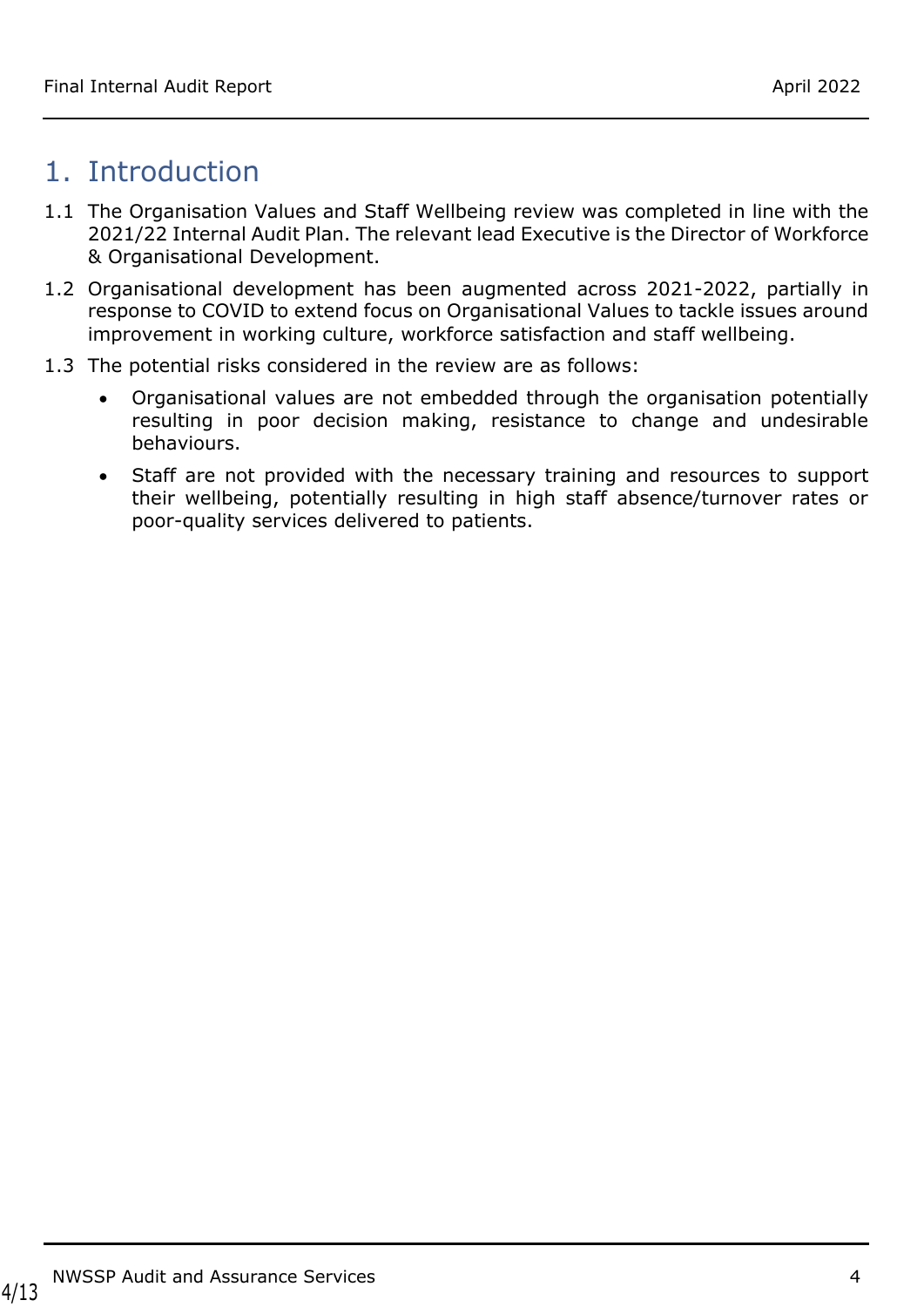# 2. Detailed Audit Findings

# **Organisational Values**

#### **Objective 1: The Health Board has developed a values and behaviour framework with input from all areas of the organisation and approval by the Board**

- 2.1 In 2015, Hywel Dda recognised the need to identify a set of values and behaviours to underpin every element of its work. It also recognised the importance of building this with staff, as they bring their own values into the workplace and evidence shows that higher levels of staff engagement will directly impact on quality, financial and performance outcomes.
- 2.2 During 2015-2016, the Health Board undertook a major exercise, where over 1000 information was refined to produce the Values and Behaviours Framework, which was agreed by the Board in July 2016, reviewed in September 2017 and remain in



*Source: HDUHB Values and Behaviours Framework Staff Information Booklet*

#### Conclusion:

2.3 Noting the above, we have concluded **Substantial** assurance for this objective.

### **Objective 2: The framework links to the organisation's vision and strategic objectives, and is actively promoted to embed it throughout the organisation**

<span id="page-4-0"></span>2.4 The Health Board's values are embedded in strategic objectives 1-3 as set out within the Annual Recovery Plan for 2021/22: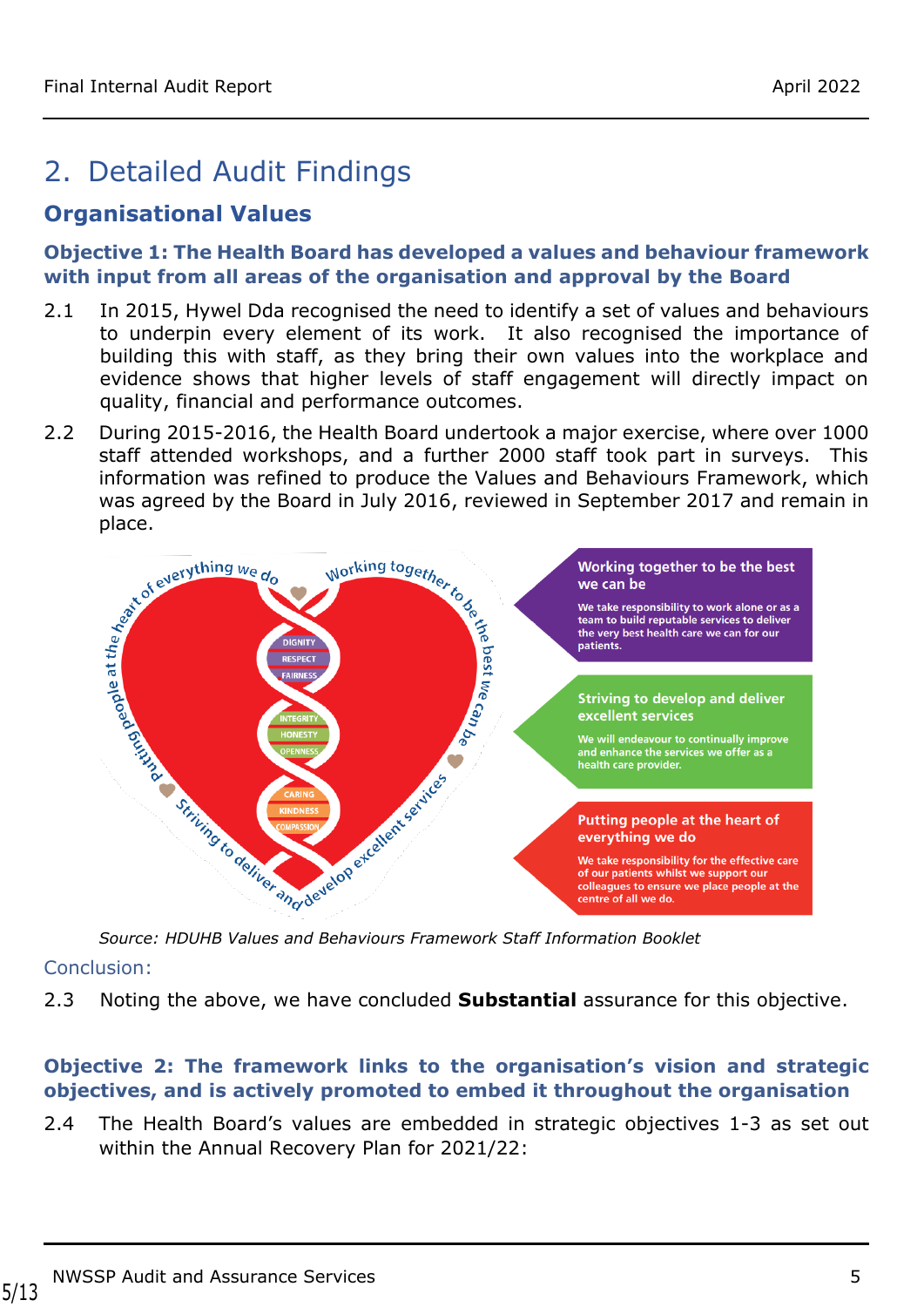- 1. Putting people at the heart of everything we do
- 2. Working together to be the best we can be
- 3. Striving to deliver and develop excellent services
- 4. The best health and wellbeing of our communities
- 5. Safe, sustainable, accessible and kind care
- 6. Sustainable use of resources
- 2.5 The values are also reflected in the *Workforce, Organisation Development and Education Strategy for 2020-2030* and included in recruitment literature, PADR templates and staff surveys. For example:
	- Vacancy adverts state that throughout the recruitment process, candidates will be asked to think about how they would demonstrate these values in the way that they work. Person specifications include as essential criteria the ability to demonstrate a commitment to the Health Board's organisational values.
	- Organisational values are included within the PADR template which requires the employee to identify how their personal objectives relate to these values.
	- Key narratives are observable within Staff Voice surveys which align with Health Board values.
- 2.6 Our observations noted that whilst the *Values and Behaviours Framework Staff Information Booklet* could be located using the search function, organisational values are not prominent on the Health Board intranet/internet sites. **[See Matter Arising 1 in Appendix A]**
- 2.7 The *Workforce & OD Performance Dashboard* summarises the culture and workforce initiatives including culture reset and values awareness sessions undertaken, and highlights staff engagement:



*Source: W&OD Performance Dashboard Dec 2021*

### Conclusion:

2.8 The Health Board values forming the first three strategic objectives is the 'golden thread' organically embedding the values throughout the organisation. There is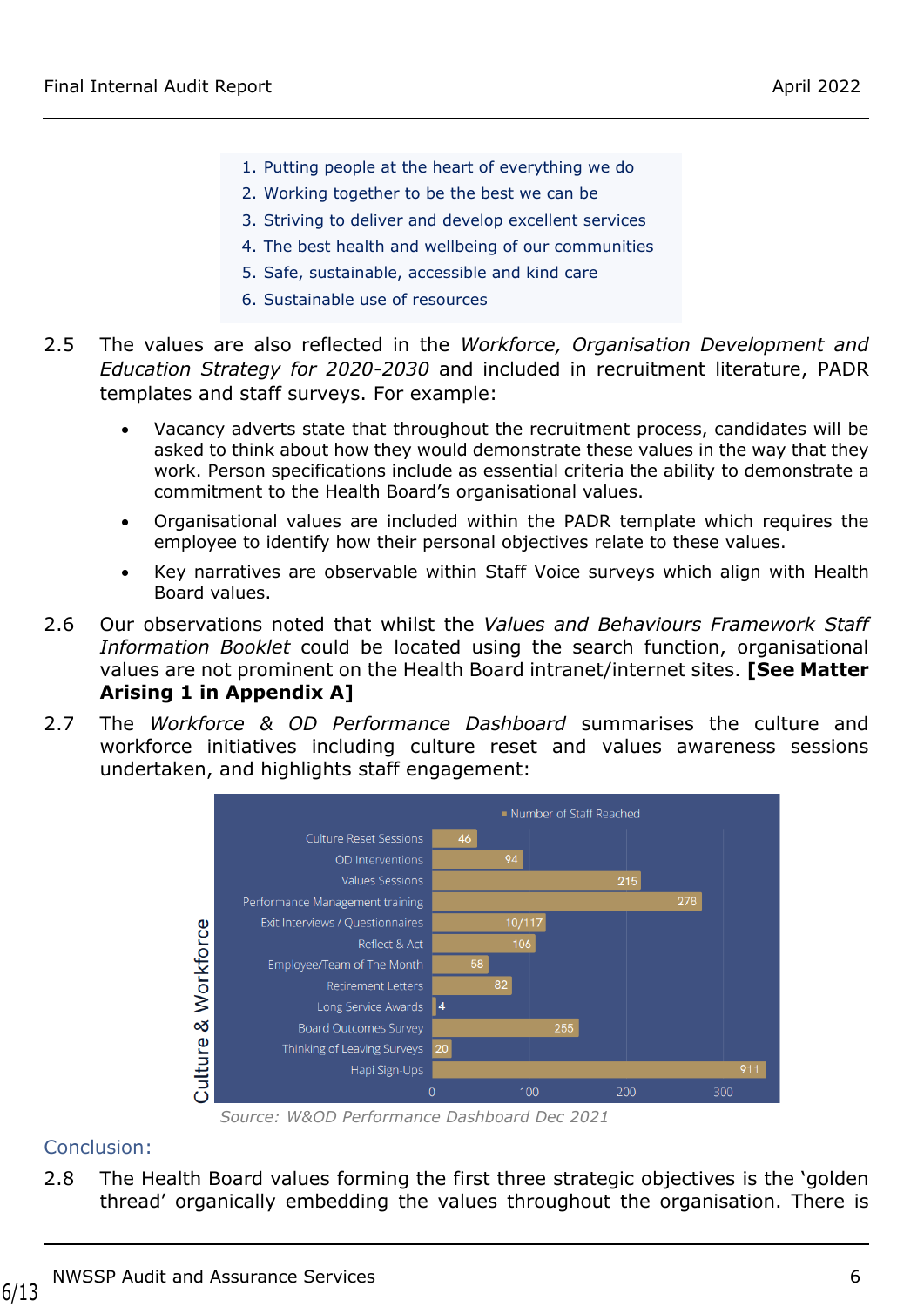opportunity to improve visibility and better promote the values to Health Board staff through greater prominence on the Health Board intranet/internet sites, although we recognise that the transition from Cascade to SharePoint based intranet is ongoing. We have therefore concluded **Substantial** assurance for this objective.

#### **Objective 3: The effectiveness of the framework is periodically assessed**

- 2.9 The Health Board's *People, Organisational Development & Culture Committee* (PODCC) is responsible for providing assurance to the Board on the organisation's ability to create and manage strong, high performance, organisational culture arrangements. The committee receives regular updates on the delivery of planning objectives under strategic objectives 1-3 (the organisation's values), as set out at paragraph [2.4](#page-4-0) above.
- <span id="page-6-0"></span>2.10 The recently implemented Staff Voice survey seeks to gain a greater understanding of staff experiences of working within the Health Board and how the organisational culture is developing.
- 2.11 A questionnaire is sent to  $1/12$ <sup>th</sup> of the workforce each month to invite all staff to participate over a 12-month period. Questions are aligned to those in the NHS Wales Staff Survey (2020) – they assess the extent to which staff enjoy going to work, feel enthusiastic about their job and feel engaged, able to contribute and make a difference.
- 2.12 Questions are also linked to key outcome measures which feature in the Board's performance assurance dashboard, to give an indication of the extent to which objectives are being achieved. We were advised that once sufficient data has been obtained to identify themes and trends (surveys only commenced in December 2021), actions will be identified and incorporated into the integrated action plan monitored by the PODCC.



2.13 Exit interviews which all staff members are asked to complete on leaving the organisation (response sample totalled 128 leavers across 76 questions, with a high engagement level on all questions) showed the main stated reasons for leaving the organisation. Responses inform actions within the integrated action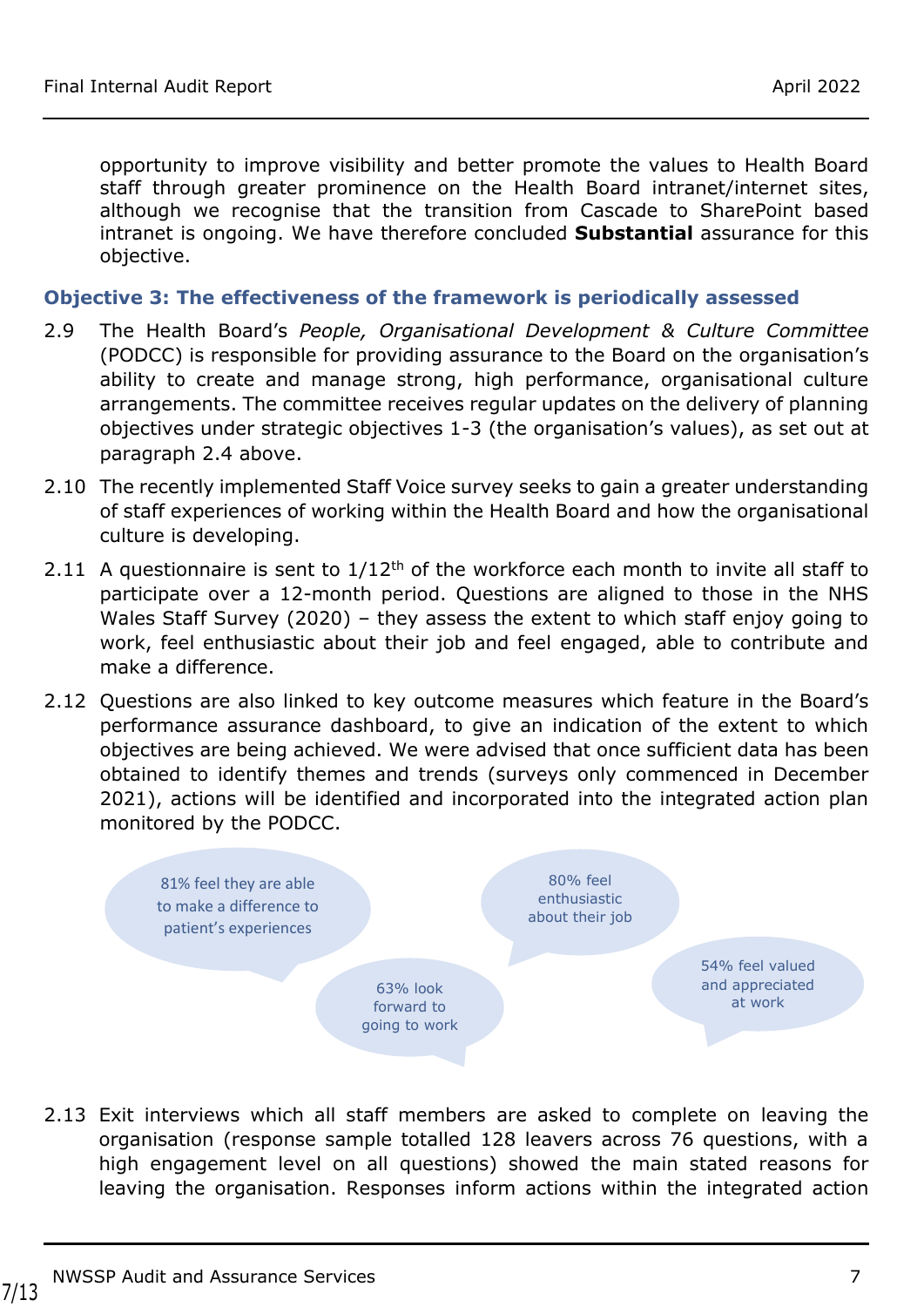plan and feed into the development of new initiatives, such as the working in confidence platform.



2.14 We were advised that a Culture & Workforce Experience team has been established to implement new initiatives, including a new 'Working in Confidence' platform launched in February 2022 to enable staff to feel psychologically safe to speak up around any issues that are of concern for them. Other initiatives include colleague mediation and conversation initiatives such as 'Coffee and a Chat".

#### Conclusion:

2.15 We have concluded **Substantial** assurance for this objective.

## **Staff Wellbeing**

#### **Objective 4: The Health Board has a framework and necessary governance arrangements in place for managing and monitoring staff wellbeing**

2.16 Corporate planning objectives relating to staff wellbeing have been identified to support the delivery of strategic objective 1, and are referenced in the Health Board's Annual Plan. These objectives are aligned to the PODCC, which is responsible for seeking assurance on delivery:

| <b>Strategic</b><br><b>Objective</b>                        | <b>Planning Objective</b>                                                                                                                                                                                                                                                  | <b>Status (Feb 22)</b>                            |
|-------------------------------------------------------------|----------------------------------------------------------------------------------------------------------------------------------------------------------------------------------------------------------------------------------------------------------------------------|---------------------------------------------------|
| <b>SO1:</b>                                                 | <b>PO 1F:</b> Develop a programme for implementation to co-design with<br>our staff every stage and element of our HR offer that embody our<br>values. This will address equitable access to training and the HBs<br>wellbeing services.                                   | <b>Behind</b><br>(due to recruitment<br>elements) |
| Putting<br>people at<br>the heart of<br>everything<br>we do | <b>PO 1H:</b> Conduct a second 'Discovery' phase of the pandemic learning On-track<br>to understand more about staff experience so that approaches to rest,<br>recovery and recuperation can be shaped over the next 2 years<br>including a 'thank you offering' to staff. |                                                   |
|                                                             | <b>PO 1I:</b> Develop a set of plans for implementation from July 2021 for On-track<br>new or extended health and wellbeing programmes for our staff using<br>charitable funds.                                                                                            |                                                   |

2.17 There is regular reporting to the PODCC on staff experience and wellbeing, including the outcome of Staff Voice surveys (para [2.10\)](#page-6-0) and 'Discovery' exercises (para [2.23\)](#page-8-0).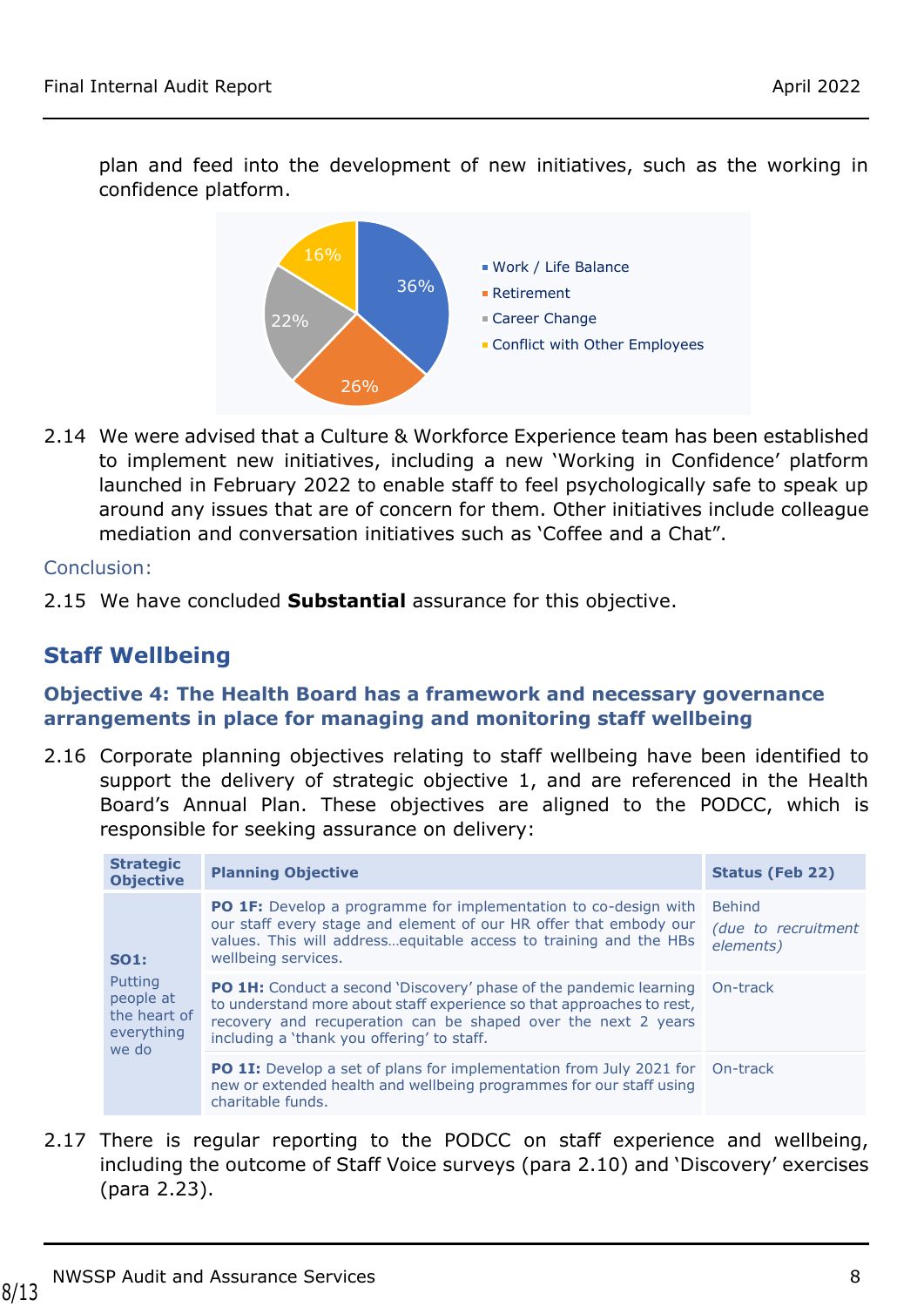- 2.18 The *Staff Psychological Wellbeing Policy* (approved by the PODCC in August 2021) outlines the Health Board's commitment to building an organisational culture of psychological wellbeing and resilience. It sets out the responsibilities for psychological wellbeing and includes a wealth of information to support individuals and managers in promoting a culture of wellbeing and resilience.
- 2.19 Recognising the extreme pressures faced by staff during the pandemic, the Health Board Chair established and chaired a *Rest Recovery & Recuperation Group* to focus on supporting staff, including the creation of dedicated rest areas.
- 2.20 The Health Board developed a *Psychological Wellbeing Plan: Covid-19 & Beyond* spanning four key stages: throughout, preparation, sustained activity and longerterm recovery. Primary stressors/demands, mitigation plans and lead responsible officers were identified for each stage. The plan was periodically reviewed throughout the pandemic to ensure it remained fit for purpose at each stage.
- 2.21 The Health Board has sought formal accreditation for the governance and actions put in place across 2020-2021 and has gained Gold and Platinum Status against the requirements of the Corporate Health Standard (2021), with the assessor stating:

*"Mental wellbeing is key priority for the Health Board as evidenced by the investment in the Staff Psychological Wellbeing Service, but also by the focus on the proactive approach to improving the working environment and culture - something which contributes greatly to mental wellbeing."*

*"The work that is ongoing to create constant meaningful dialogue with all areas of staff is particularly commendable."*

*"The motivation for improving staff wellbeing comes from a very human place - that it is first and foremost the right thing to do, as well as being right for the organisation"*

#### Conclusion:

2.22 We have concluded **Substantial** assurance for this objective.

#### **Objective 5: The Health Board has engaged with staff in relation to wellbeing and acted where appropriate to address identified issues or gaps**

- <span id="page-8-0"></span>2.23 As highlighted at para [2.10,](#page-6-0) the recently implemented Staff Voice surveys are aligned to the NHS Staff Survey and all staff will be invited to participate annually.
- 2.24 Following the initial phase of the COVID-19 pandemic, the Health Board commissioned a *Discovery* report into the changes and innovations that had been made in response to the pandemic. It captured staff experiences of working during the pandemic, which provided important learning to support the recovery of services and establishing a 'new normal'. Actions arising from the exercise are recorded in an integrated action plan monitored by the PODCC.
- 2.25 During the peak of COVID, twice weekly meetings with staff representative chairs was set up by Organisational Development to understand staff concerns. This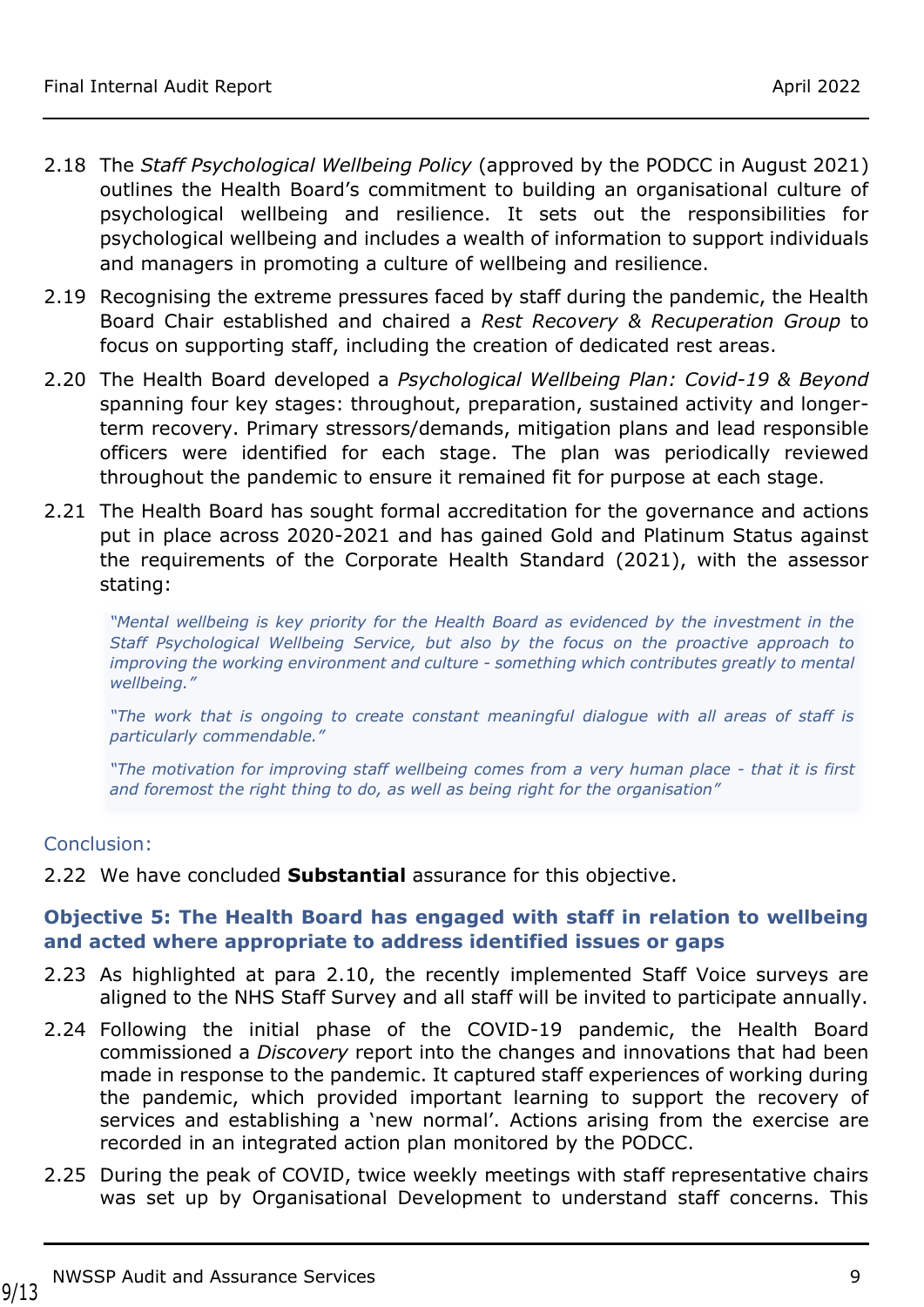dialogue channel with key officers is still in use, as is the Partnership Forum which is attended by core staff and management members.

#### Conclusion:

2.26 We have concluded **Substantial** assurance for this objective.

#### **Objective 6: Appropriate training and resources are available to support staff wellbeing**

2.27 A Staff Psychological Wellbeing Service SharePoint site has been established, to promote organisational health and psychological wellbeing, and contribute to a culture of wellbeing, resilience and effective self-care. The service offers a wide range of initiatives relating to staff wellbeing, some as a direct response to COVID to offer support, others prompted by staff feedback. Examples include:



- 2.28 Many of the wellbeing initiatives rely on 'self-help' ideology where the user of the service must access the service themselves, albeit the services are well advertised in general.
- 2.29 Charitable funding has been obtained to support staff development with the following initiatives planned for 2022:
	- 'Ecotherapy Training Programme' for staff at risk of 'burnout' or already absent from the workplace with stress related illnesses
	- Development of a network of Wellbeing Champions
	- Development of the Rest and Recovery Forum to underpin the implementation of the 'Fatigue and Facilities Charter' for doctors
	- Appointment of a Bereavement Training Officer for staff and an Arts and Health Humanities Lead to support both staff and patient wellbeing

#### Conclusion:

2.30 We have concluded **Substantial** assurance for this objective.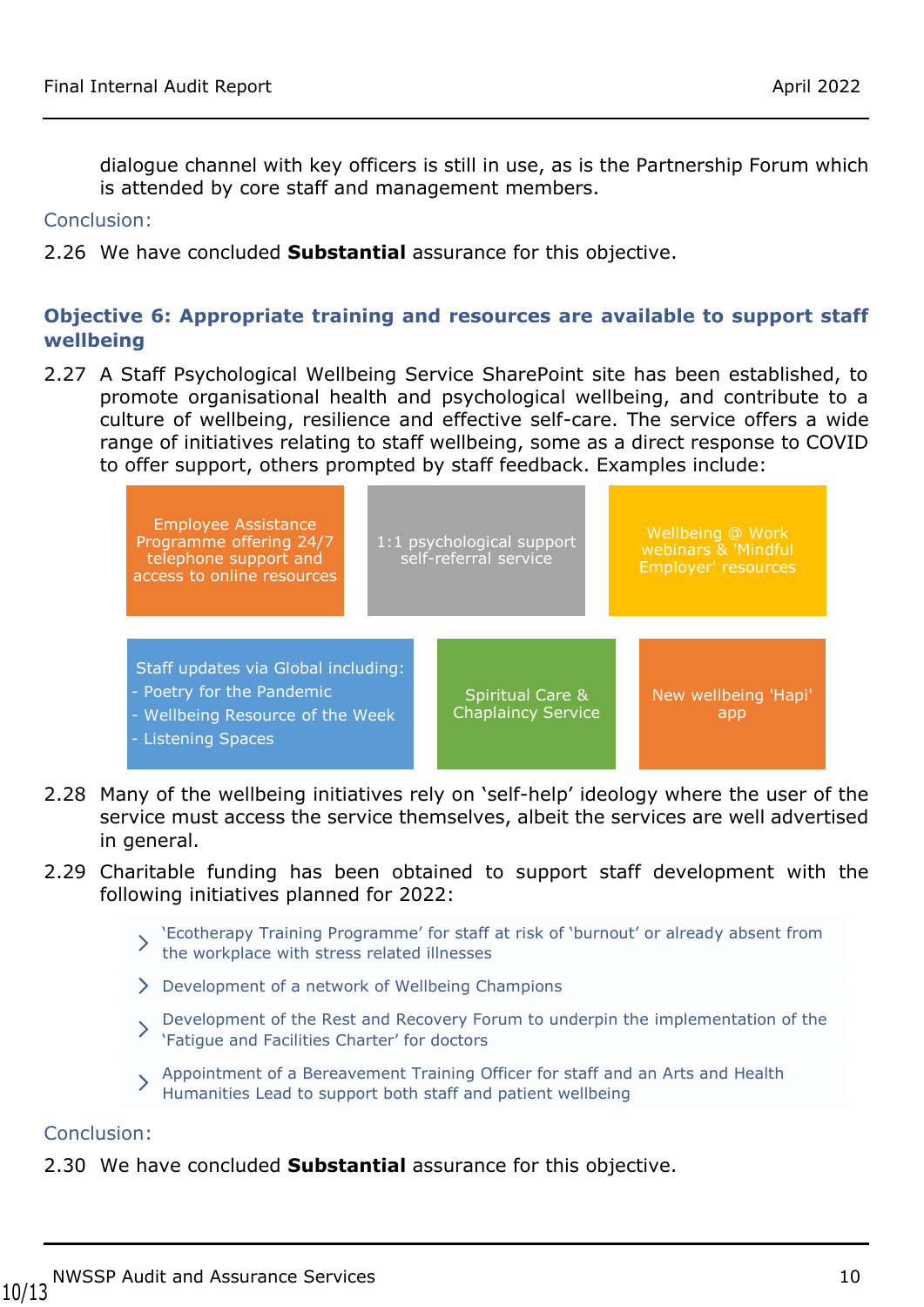# Appendix A: Management Action Plan

<span id="page-10-0"></span>

| Matter Arising 1: Promoting Health Board Values (Design)                                                                                                                                                                                | <b>Impact</b>                                                                                                                                                                                             |                                                       |
|-----------------------------------------------------------------------------------------------------------------------------------------------------------------------------------------------------------------------------------------|-----------------------------------------------------------------------------------------------------------------------------------------------------------------------------------------------------------|-------------------------------------------------------|
| Our observations noted that whilst the Values and Behaviours Framework Staff Information Booklet could<br>be located using the search function, organisational values are not prominent on the Health Board<br>intranet/internet sites. | Potential risk of:<br>values<br>Organisational<br>are<br>not<br>embedded through the organisation<br>potentially resulting in poor decision<br>making, resistance to change and<br>undesirable behaviours |                                                       |
| <b>Recommendations</b>                                                                                                                                                                                                                  |                                                                                                                                                                                                           | <b>Priority</b>                                       |
| Health Board values should be actively promoted and visible to staff via the intranet site.                                                                                                                                             | Low                                                                                                                                                                                                       |                                                       |
| <b>Agreed Management Action</b>                                                                                                                                                                                                         | <b>Target Date</b>                                                                                                                                                                                        | <b>Responsible Officer</b>                            |
| Evidence of organisational values and links for staff previously available on intranet site<br>current transition to new intranet site from 1 <sup>st</sup> April where the new links will be<br>reinstated.                            |                                                                                                                                                                                                           | 30 June 2022   Head of Culture & Workforce Experience |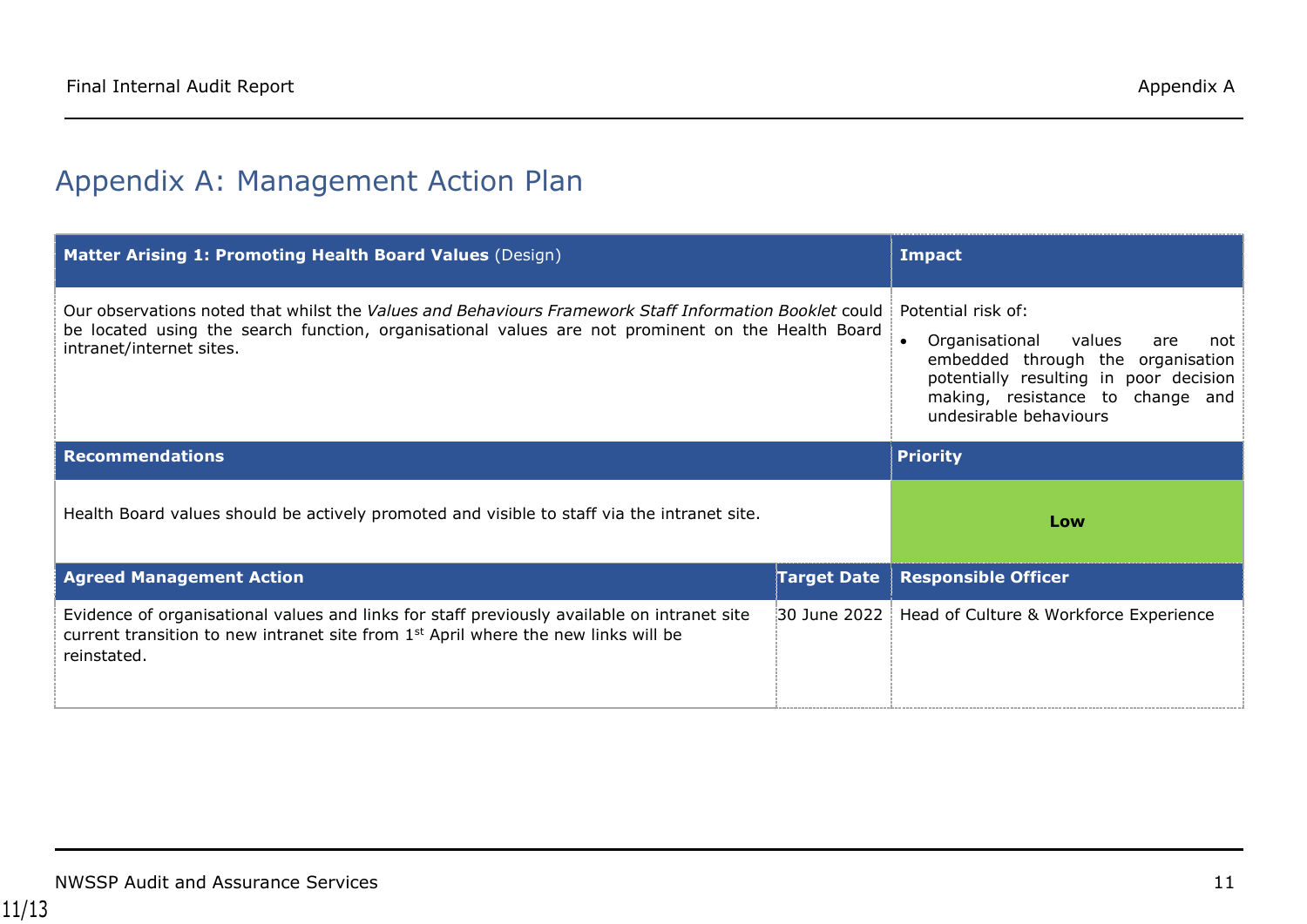# <span id="page-11-0"></span>Appendix B: Assurance opinion and action plan risk rating

### Audit Assurance Ratings

We define the following levels of assurance that governance, risk management and internal control within the area under review are suitable designed and applied effectively:

| <b>Substantial</b><br>assurance    | Few matters require attention and are compliance or advisory in<br>nature.<br>Low impact on residual risk exposure.                                                                                                                                                 |
|------------------------------------|---------------------------------------------------------------------------------------------------------------------------------------------------------------------------------------------------------------------------------------------------------------------|
| <b>Reasonable</b><br>assurance     | Some matters require management attention in control design or<br>compliance.<br>Low to moderate impact on residual risk exposure until resolved.                                                                                                                   |
| <b>Limited</b><br>assurance        | More significant matters require management attention.<br>Moderate impact on residual risk exposure until resolved.                                                                                                                                                 |
| No assurance                       | Action is required to address the whole control framework in this<br>area.<br>High impact on residual risk exposure until resolved.                                                                                                                                 |
| <b>Assurance not</b><br>applicable | Given to reviews and support provided to management which form<br>part of the internal audit plan, to which the assurance definitions<br>are not appropriate.<br>These reviews are still relevant to the evidence base upon which<br>the overall opinion is formed. |

### Prioritisation of Recommendations

We categorise our recommendations according to their level of priority as follows:

| <b>Priority</b><br><b>level</b> | <b>Explanation</b>                                                                                                                                                         | <b>Management action</b> |
|---------------------------------|----------------------------------------------------------------------------------------------------------------------------------------------------------------------------|--------------------------|
| <b>High</b>                     | Poor system design OR widespread non-compliance.<br>Significant risk to achievement of a system objective OR<br>evidence present of material loss, error, or misstatement. | Immediate*               |
| <b>Medium</b>                   | Minor weakness in system design OR limited non-compliance.<br>Some risk to achievement of a system objective.                                                              | Within one month $*$     |
| Low                             | Potential to enhance system design to improve efficiency or<br>effectiveness of controls.<br>Generally, issues of good practice for management<br>consideration.           | Within three months*     |

\* Unless a more appropriate timescale is identified/agreed at the assignment.